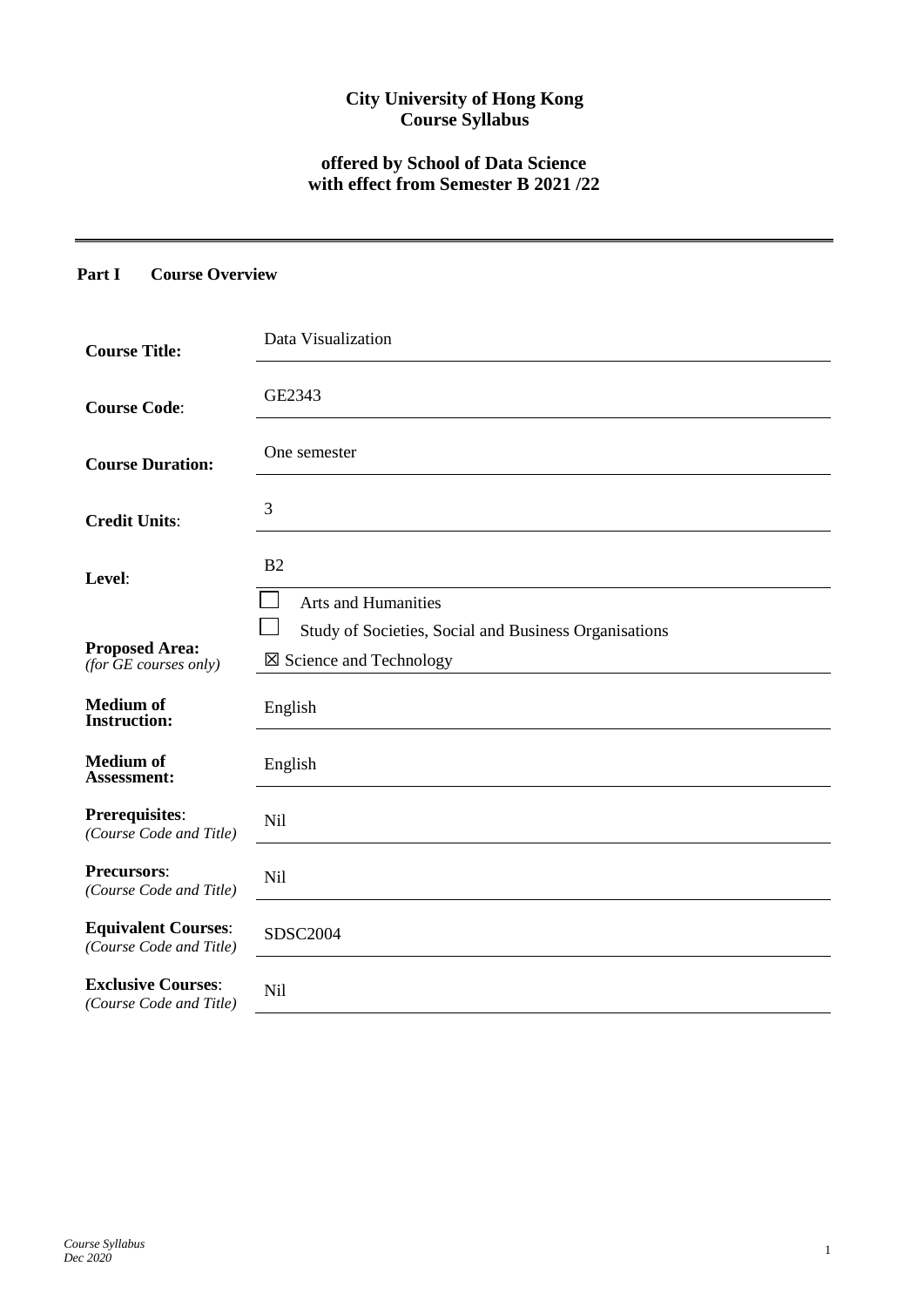# **Part II Course Details**

# **1. Abstract**

#### *(A 150-word description about the course)*

Data visualization refers to the techniques used to communicate data or information by encoding it as visual objects (e.g., points, lines or bars) contained in graphics. The capability to interpret data in a visual way has become an essential skill. Effective visualization helps users analyze and reason about data and evidence. It makes complex data more accessible, understandable and usable. This course introduces practical methods and tools to visualize data to communicate complex information clearly and efficiently. Students will learn how to present, visualize, and communicate data in various forms clearly and concisely. The ideas and principles in both aesthetic form and functionality will be emphasized.

The one mainstream data visualization tool will be covered in this class such as: Tableau, Qlikeview, Power BI, d3.js, Gephi, Weka, etc. The visualization in this course is mainly static graphics. The format of animation or video for data visualization is a plus, but only optional.

#### **2. Course Intended Learning Outcomes (CILOs)**

*(CILOs state what the student is expected to be able to do at the end of the course according to a given standard of performance.)*

| No. | $CLOS$ <sup>#</sup>                                              |                         | Weighting<br>Discovery-enriched |    |                    |  |
|-----|------------------------------------------------------------------|-------------------------|---------------------------------|----|--------------------|--|
|     |                                                                  | curriculum related<br>* |                                 |    |                    |  |
|     |                                                                  | (i f)                   | learning outcomes               |    |                    |  |
|     |                                                                  | applicable)             |                                 |    | (please tick where |  |
|     |                                                                  |                         | appropriate)                    |    |                    |  |
|     |                                                                  |                         | A1                              | A2 | A3                 |  |
| 1.  | <b>Understand</b> the fundamental characteristics of effective   |                         |                                 |    |                    |  |
|     | graphical displays                                               | 10%                     | V                               |    |                    |  |
| 2.  | Familiarize with the type of diagrams and their                  | 20%                     | $\mathcal{L}$                   |    |                    |  |
|     | functionality for expressing insights from the data.             |                         |                                 |    |                    |  |
| 3.  | <b>Understand</b> design principles of data visualization        | 20%                     | $\mathbf \Lambda$               | V  |                    |  |
| 4.  | <b>Develop</b> effective visualization for diverse types of      |                         | $\mathcal{L}$                   | N  |                    |  |
|     | datasets by using the software                                   | 30%                     |                                 |    |                    |  |
| 5.  | Apply data visualization tools to real big datasets for clear    |                         |                                 |    |                    |  |
|     | communication and efficient stimulation of users'                | 20%                     | $\sqrt{ }$                      | V  |                    |  |
|     | engagement                                                       |                         |                                 |    |                    |  |
|     | * If weighting is assigned to CILOs, they should add up to 100%. | 100%                    |                                 |    |                    |  |

*If weighting is assigned to CILOs, they should add up to 100%.* 100%

*# Please specify the alignment of CILOs to the Gateway Education Programme Intended Learning outcomes (PILOs) in Section A of Annex.* 

*A1: Attitude* 

*Develop an attitude of discovery/innovation/creativity, as demonstrated by students possessing a strong sense of curiosity, asking questions actively, challenging assumptions or engaging in inquiry together with teachers.*

*A2: Ability*

*Develop the ability/skill needed to discover/innovate/create, as demonstrated by students possessing critical thinking skills to assess ideas, acquiring research skills, synthesizing knowledge across disciplines or applying academic knowledge to self-life problems.*

A3: *Accomplishments*

*Demonstrate accomplishment of discovery/innovation/creativity through producing /constructing creative works/new artefacts, effective solutions to real-life problems or new processes.*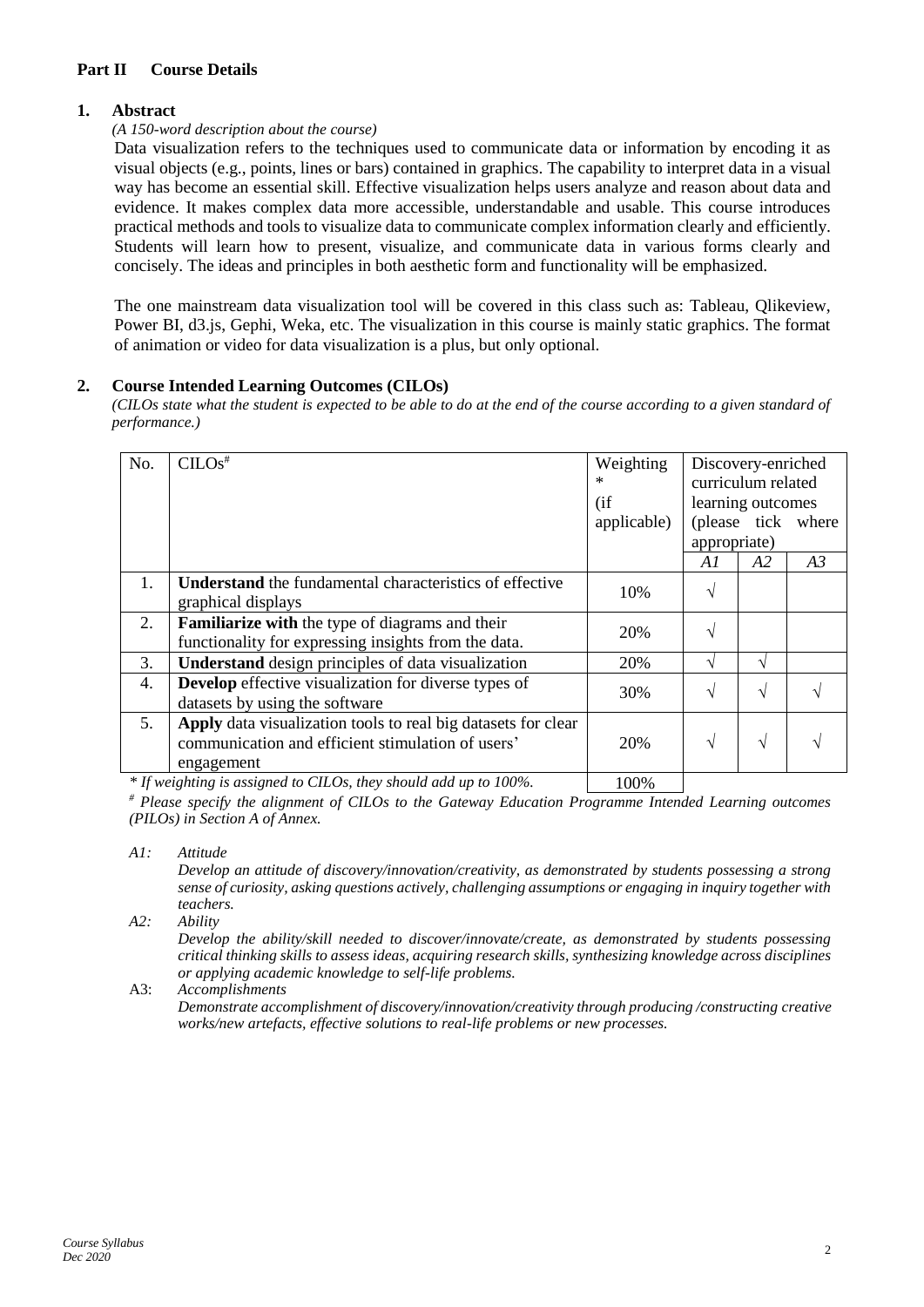# **3. Teaching and Learning Activities (TLAs)**

*(TLAs designed to facilitate students' achievement of the CILOs.)*

| <b>TLA</b>            | <b>Brief Description</b>                                                                                                                                                                                                                                                                                            | CILO No. |   | Hours/week<br>(if applicable) |               |   |                                                        |
|-----------------------|---------------------------------------------------------------------------------------------------------------------------------------------------------------------------------------------------------------------------------------------------------------------------------------------------------------------|----------|---|-------------------------------|---------------|---|--------------------------------------------------------|
|                       |                                                                                                                                                                                                                                                                                                                     |          | 2 | 3                             | 4             | 5 |                                                        |
| Lecture               | Formal lectures                                                                                                                                                                                                                                                                                                     | V        |   |                               | $\mathcal{N}$ |   | 26 hours/Semester<br>including group<br>projects.      |
| Two group<br>projects | Student groups will be asked to<br>complete two group projects: one project<br>is in form of web visualization (online<br>use), and another is in the format of<br>poster form (print use). In both, the<br>"storytelling" text (or report) for the<br>visualization is a mandate to deliver a<br>complete project. |          |   |                               |               | V | 6 hours/Semester<br>(included in the<br>lecture hours) |
| Tutorial              | Teach the use of software tools in<br>computers                                                                                                                                                                                                                                                                     |          |   |                               |               | V | 13 hours/Semester                                      |

#### **4. Assessment Tasks/Activities (ATs)**

*(ATs are designed to assess how well the students achieve the CILOs.)*

| <b>Assessment Tasks/Activities</b>     | CILO No. |  |  |  | Weighting* | Remarks |  |  |
|----------------------------------------|----------|--|--|--|------------|---------|--|--|
|                                        |          |  |  |  |            |         |  |  |
| Continuous Assessment: 70%             |          |  |  |  |            |         |  |  |
| Assignments                            |          |  |  |  |            | 30%     |  |  |
| Group project                          |          |  |  |  |            | 40%     |  |  |
| Examination: 30% (duration: 2 hours)   |          |  |  |  |            |         |  |  |
| Examination                            |          |  |  |  |            | 30%     |  |  |
| *The weightings should add up to 100%. |          |  |  |  | 100%       |         |  |  |

Note: For a student to pass the course, at least 30% of the maximum mark for the examination should be obtained.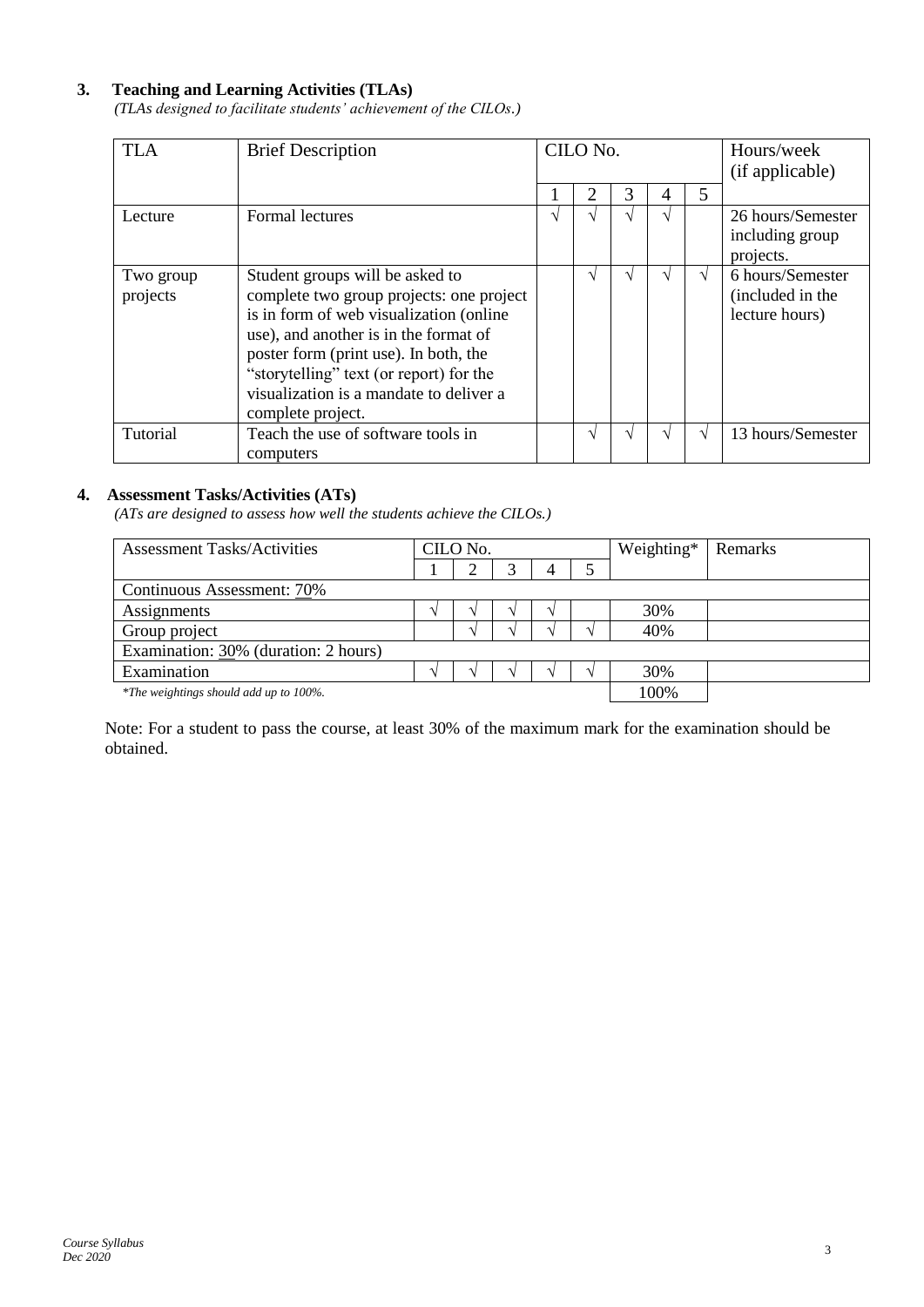# **5. Assessment Rubrics**

*(Grading of student achievements is based on student performance in assessment tasks/activities with the following rubrics.)*

| <b>Assessment Task</b> | Criterion                                                 | Excellent     | Good          | Fair          | Marginal     | Failure  |
|------------------------|-----------------------------------------------------------|---------------|---------------|---------------|--------------|----------|
|                        |                                                           | $(A+, A, A-)$ | $(B+, B, B-)$ | $(C+, C, C-)$ | (D)          | (F)      |
| 1. Assignments         | Based on submitted written work to evaluate               | High          | Significant   | Moderate      | <b>Basic</b> | Not even |
|                        | understanding of subject matter, evidence of knowledge    |               |               |               |              | reaching |
|                        | base, capacity to analyse and synthesize, and evidence of |               |               |               |              | marginal |
|                        | original and critical thinking.                           |               |               |               |              | levels   |
| 2. Group projects      | Based on presentation and submitted written work to       | High          | Significant   | Moderate      | <b>Basic</b> | Not even |
|                        | evaluate understanding of subject matter, evidence of     |               |               |               |              | reaching |
|                        | knowledge base, capacity to analyse and synthesize, and   |               |               |               |              | marginal |
|                        | evidence of original and critical thinking.               |               |               |               |              | levels   |
| 3. Examination         | Based on submitted written work to evaluate               | High          | Significant   | Moderate      | <b>Basic</b> | Not even |
|                        | understanding of subject matter, evidence of knowledge    |               |               |               |              | reaching |
|                        | base, capacity to analyse and synthesize, and evidence of |               |               |               |              | marginal |
|                        | original and critical thinking.                           |               |               |               |              | levels   |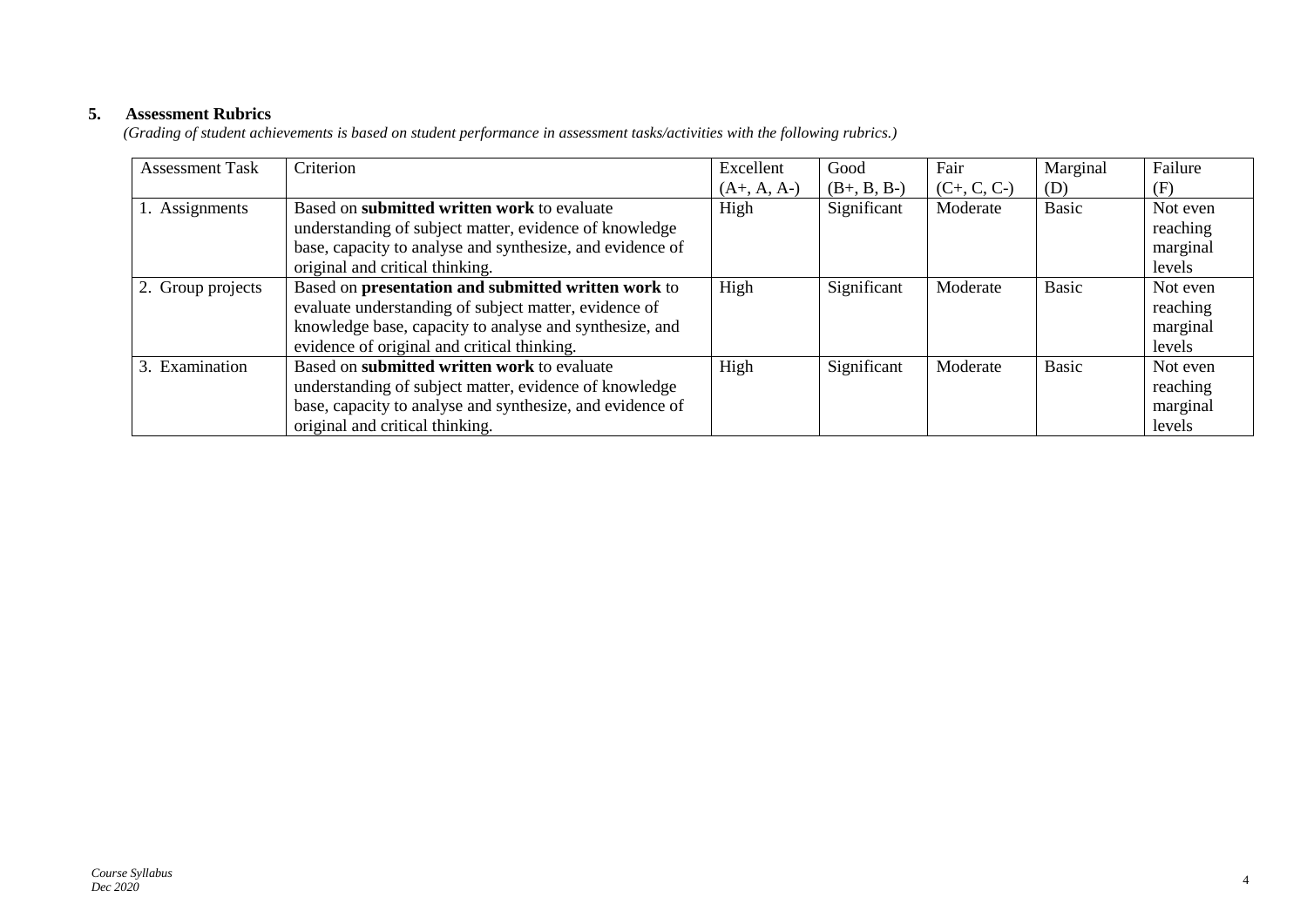# **Part III** Other Information (more details can be provided separately in the teaching plan)

# **1. Keyword Syllabus**

*(An indication of the key topics of the course.)*

- Describing and summarizing data
- Data analysis, data analytics, big data analytics
- Principles of visual design, perception and color theory
- Basic charts and plots, multivariate data visualization, text rendering,
- Examples of effective visualization for diverse types of datasets, e.g. matrices, graphs, trees, scalar fields, vector fields, high-dimensional data, etc.
- Annotation in data visualization
- Applications and case studies of and data visualizations
- Software:
	- ✓ Plotting data in Python: the use of library *matplotlib*
	- ✓ One of professional software for data visualization: Tableau, Qlikeview, Power BI, d3.js, Gephi, Weka, etc.
	- $\checkmark$  Video presentation for data is a plus but not necessary.

#### **2. Reading List**

#### **2.1 Compulsory Readings**

*(Compulsory readings can include books, book chapters, or journal/magazine articles. There are also collections of ebooks, e-journals available from the CityU Library.)* 

Lecture notes

#### **2.2 Additional Readings**

*(Additional references for students to learn to expand their knowledge about the subject.)*

| 1. | Practical Tableau: 100 Tips, Tutorials, and Strategies from a Tableau Zen Master |
|----|----------------------------------------------------------------------------------|
|    | By Ryan Sleeper (Author), Publisher: O'Reilly Media; 1 edition (April 30, 2018)  |
| 2. | https://www.tableau.com/learn                                                    |
|    | online learning resource                                                         |
| 3. | Visualizing Data: Exploring and Explaining Data with the Processing Environment  |
|    | By Ben Fry, O'Reilly Media, 2007.                                                |
| 4. | The Visual Display of Quantitative Information                                   |
|    | By Edward R. Tufte, 2001                                                         |